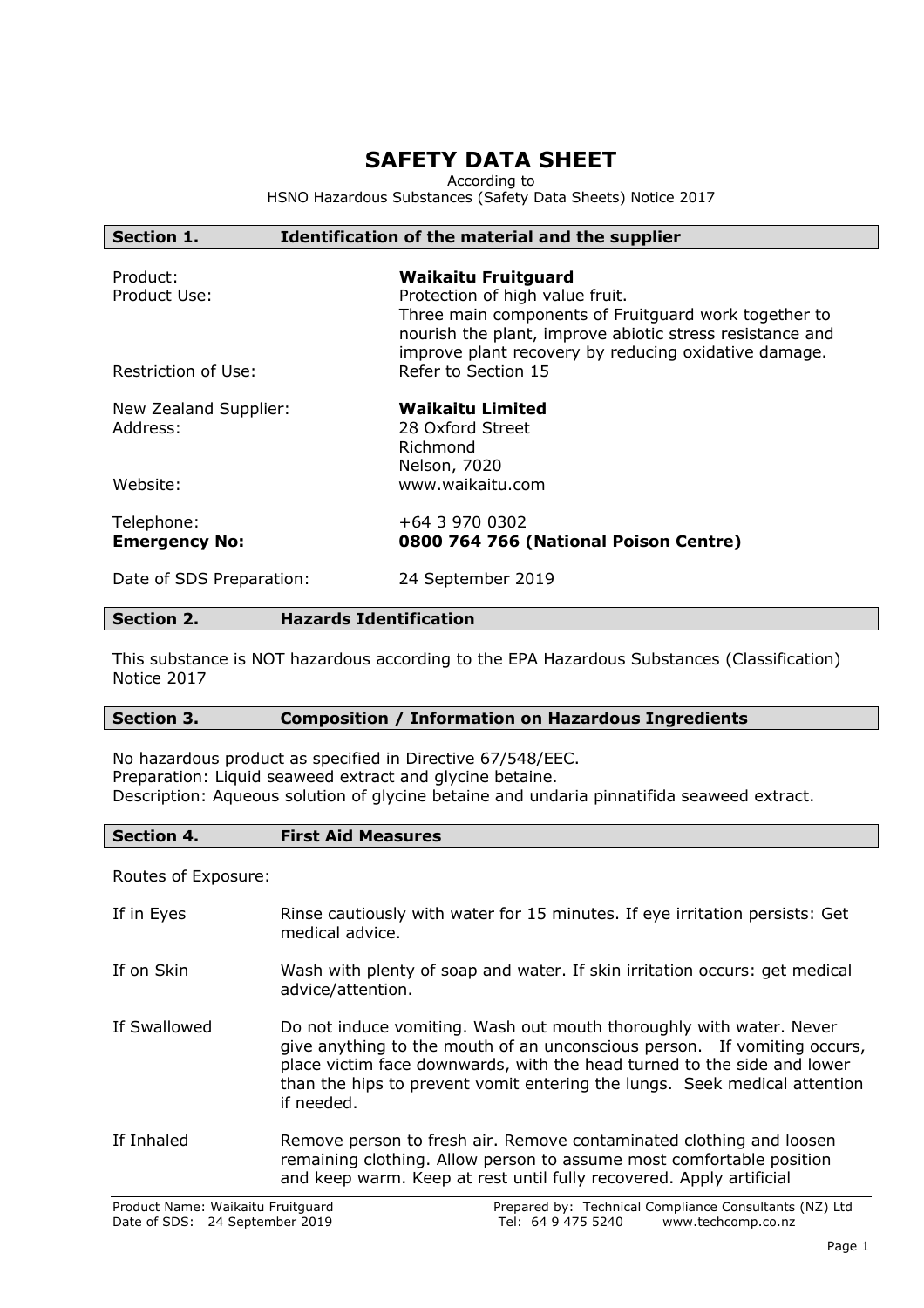respiration if not breathing. Get medical advice if breathing becomes difficult.

## **Most important symptoms and effects, both acute and delayed** Symptoms:

| Swallowing:                          | After swallowing: Nausea and vomiting. After uptake of large quantities:<br>Diarrhoea.    |
|--------------------------------------|-------------------------------------------------------------------------------------------|
| Inhalation:                          | After inhalation of aerosols: Slight irritations of the mucous membranes<br>and coughing. |
| Eye Contact:<br><b>Skin Contact:</b> | Slight irritants<br>Slight irritants                                                      |

| <b>Hazard Type</b>     | Non Flammable                                                            |
|------------------------|--------------------------------------------------------------------------|
| <b>Hazards from</b>    | The material itself is harmless and hardly inflammable. Ambient fire may |
| combustion             | liberate hazardous vapours. If larger quantities of the product are on   |
| products               | fire, the formation of nitrous gases and ammonia is possible.            |
| <b>Suitable</b>        | Water, carbon dioxide, dry extinguishing media, foam.                    |
| <b>Extinguishing</b>   |                                                                          |
| media                  |                                                                          |
| <b>Precautions for</b> | Do not stay in dangerous zone without suitable chemical protecting       |
| firefighters and       | clothes and self-contained breathing apparatus. Contain escaping         |
| special protective     | vapours with water.                                                      |
| clothing               |                                                                          |
| <b>HAZCHEM CODE</b>    | <b>None Allocated</b>                                                    |
|                        |                                                                          |

# **Section 6. Accidental Release Measures**

Wear protective gear as detailed in Section 8. Evacuate all unnecessary personnel. Avoid product contact and formation of vapours/aerosols. Do not inhale vapours/aerosols.

Do not allow to enter drains and water courses.

Take up with absorption media and place in container for disposal according to local regulations (see section 13).

# **Section 7. Handling and Storage**

# **Precautions for Handling:**

- Avoid product contact and formation of vapours/aerosols.
- Do not inhale vapours/aerosols.
- In event of vapours/aerosols wear respiratory protection, safety glasses and gloves.
- Remove soiled and soaked clothes and wash hands and face after work.

# **Precautions for Storage:**

- Protect the product from impurity or drying up.
- Temperature in stockrooms not below -5°C and above +40°C.
- Do not store in metal containers (corrosion risk).
- Keep containers tightly closed.
- Do not store together with food and luxury food, beverage and animal feed.
- It is recommended to design stockrooms so that the product is well-protected from weather factors, solar radiation, heat up, dry up and impurities.

# **Section 8 Exposure Controls / Personal Protection**

# **WORKPLACE EXPOSURE STANDARDS (provided for guidance only)**

# **TWA STEL**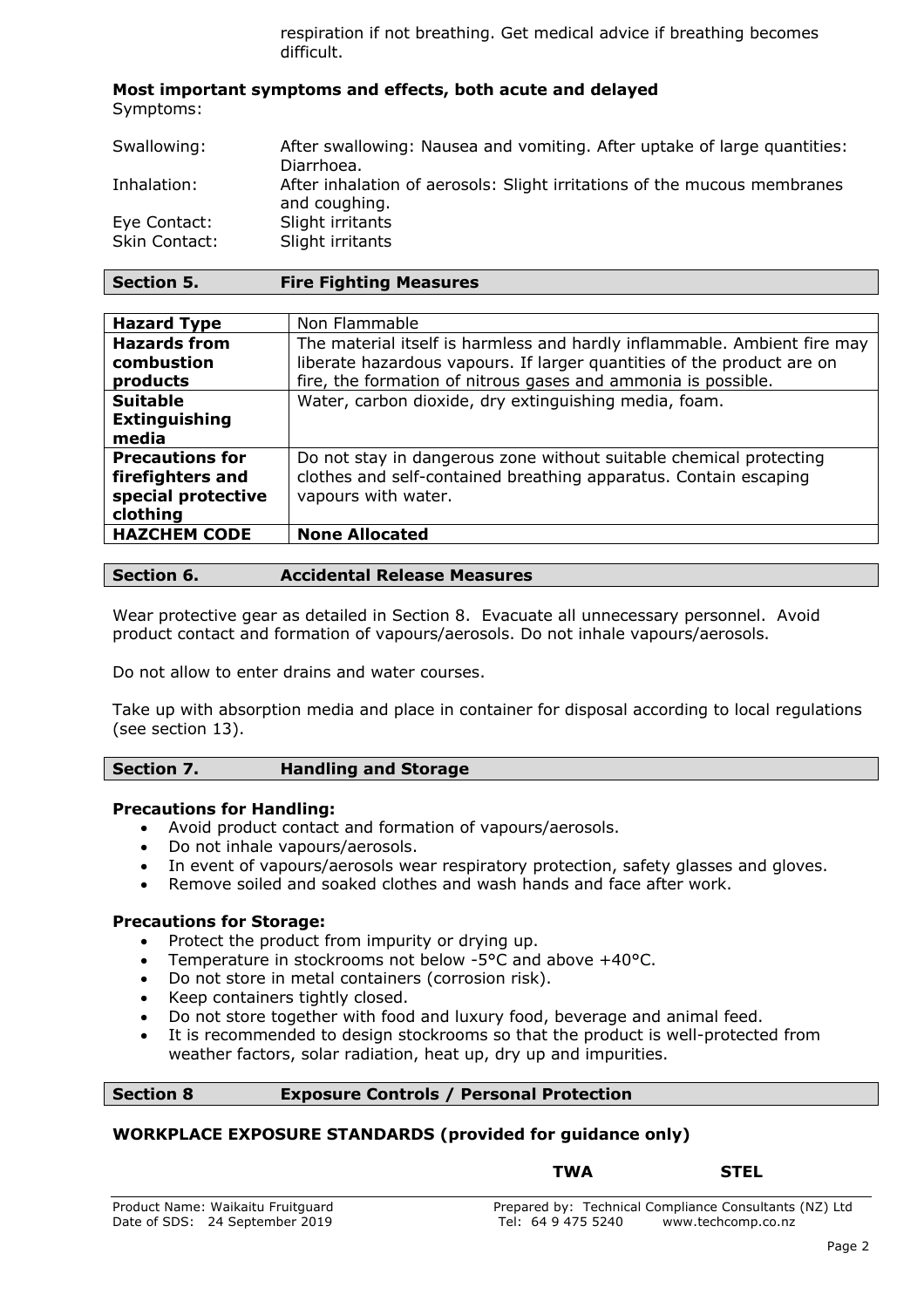#### No ingredients have exposure limits

Workplace Exposure Standard – Time Weighted Average (WES-TWA). The time-weighted average exposure standard designed to protect the worker from the effects of long-term exposure. Workplace Exposure Standard – Short-Term Exposure Limit (WESSTEL). The 15-minute average exposure standard. Applies to any 15- Minute period in the working day and is designed to protect the worker against adverse effects of irritation, chronic or irreversible tissue change, or narcosis that may increase the likelihood of accidents. The WES-STEL is not an alternative to the WES-TWA; both the short-term and time-weighted average exposures apply. Workplace Exposure Standards and Biological Exposure Indices NOV 2017 9TH EDITION.

### **Engineering Controls**

Ensure adequate ventilation is available to reduce exposure.

### **Personal Protection Equipment**

| <b>Eyes</b>        | Wear goggles.                                                               |
|--------------------|-----------------------------------------------------------------------------|
| <b>Hands</b>       | Use rubber or plastic gloves.                                               |
| <b>Skin</b>        | Closed working clothes.                                                     |
| <b>Respiratory</b> | Not required. Respiratory protection necessary at vapours / aerosol and wet |
|                    | fog formation.                                                              |
| <b>Hygiene</b>     | Do not eat and drink at work. Remove immediately soiled and soaked          |
|                    | clothes. Wash hands and face after work.                                    |

#### **Section 9 Physical and Chemical Properties**

| <b>Appearance</b>                  | Aqueous solution                             |
|------------------------------------|----------------------------------------------|
| <b>Colour</b>                      | <b>Brown</b>                                 |
| <b>Odour</b>                       | Product specific                             |
| Odour Threshold                    | Not available                                |
| pH (original state)                | Approx. 9.2                                  |
| pH at 16 g/l H2O and<br>20°C:      | Approx. 9.2                                  |
| <b>Change in physical</b><br>state | $>100^{\circ}$ C evaporation of water        |
| <b>Boiling Point</b>               | Not available                                |
| <b>Melting Point</b>               | Not available                                |
| <b>Freezing Point</b>              | Not available                                |
| <b>Flash Point</b>                 | Not available                                |
| <b>Flammability</b>                | Not available                                |
| <b>Upper and Lower</b>             | Not available                                |
| <b>Explosive Limits</b>            |                                              |
| <b>Vapour Pressure</b>             | Not available                                |
| <b>Vapour Density</b>              | Not available                                |
| Density (@20°C)                    | 1.25 $q/cm^3$                                |
| Water                              | Fully water soluble in each ratio            |
| Solubility (@20°C)                 |                                              |
| <b>Partition Coefficient:</b>      | Not available                                |
| <b>Auto-ignition</b>               | The product is not spontaneously inflammable |
| <b>Temperature</b>                 |                                              |
| <b>Decomposition</b>               | Not available                                |
| <b>Temperature</b>                 |                                              |
| <b>Kinematic Viscosity</b>         | Not available                                |
| <b>Particle Characteristics</b>    | Not available                                |

# **Section 10. Stability and Reactivity**

**Stability of Substance** This product is stable under normal conditions.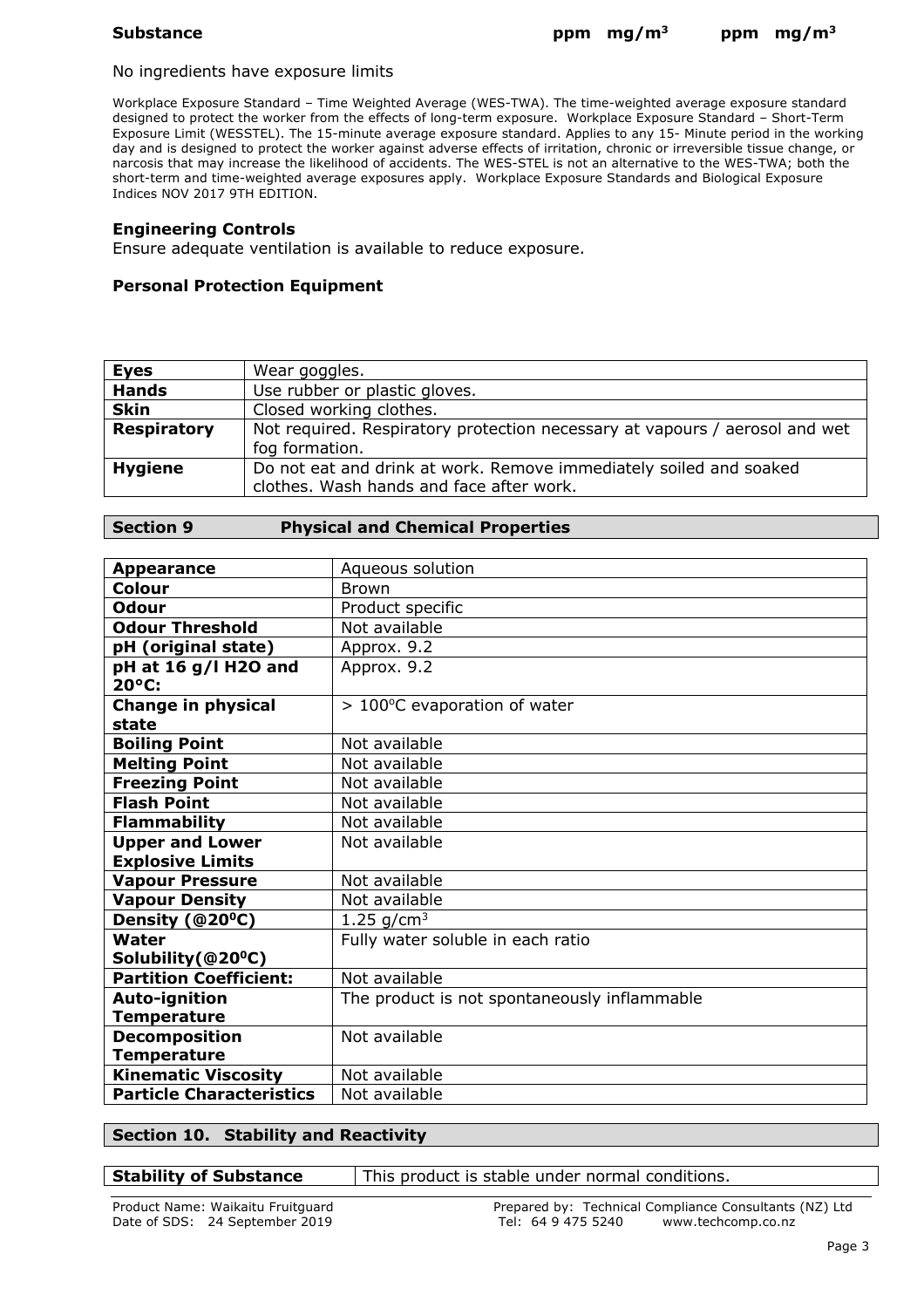| <b>Possibility of hazardous</b><br>reactions      | Under normal conditions of storage and use, hazardous<br>reactions will not occur.                                                     |
|---------------------------------------------------|----------------------------------------------------------------------------------------------------------------------------------------|
| <b>Conditions to Avoid</b>                        | Direct solar radiation, heat up and dry up. Temperatures above<br>$+40^{\circ}$ C.                                                     |
| <b>Incompatible Materials</b>                     | Strong alkaline materials, strong acid materials and strong<br>oxidizer.                                                               |
| <b>Hazardous Decomposition</b><br><b>Products</b> | No decomposition if correctly used. Reacts with alkalis setting<br>ammonia free.<br>Thermic Decomposition - Nitrous gases and ammonia. |

# **Acute Effects:**

| <b>Swallowed</b>  | Not applicable however after swallowing: Nausea and vomiting. After<br>uptake of large quantities: Diarrhoea.<br>Oral for this product = LD50 (oral): = > 5000mg/kg = Non hazardous |
|-------------------|-------------------------------------------------------------------------------------------------------------------------------------------------------------------------------------|
| <b>Dermal</b>     | Not applicable.                                                                                                                                                                     |
| <b>Inhalation</b> | After inhalation of aerosols: Slight irritations of the mucous                                                                                                                      |
|                   | membranes and coughing.                                                                                                                                                             |
| Eye               | Not applicable.                                                                                                                                                                     |
| <b>Skin</b>       | Not applicable.                                                                                                                                                                     |

# **Chronic Effects:**

| Carcinogenicity     | Not applicable. |
|---------------------|-----------------|
| Reproductive        | Not applicable. |
| <b>Toxicity</b>     |                 |
| <b>Germ Cell</b>    | Not applicable. |
| <b>Mutagenicity</b> |                 |
| <b>Aspiration</b>   | Not applicable. |
| <b>STOT/SE</b>      | Not applicable. |
| <b>STOT/RE</b>      | Not applicable. |

# **Section 12. Ecotoxicological Information**

This product is not hazardous to the environment.

| <b>Product:</b>                      |                                                                                                                                              |
|--------------------------------------|----------------------------------------------------------------------------------------------------------------------------------------------|
| <b>Persistence and degradability</b> | No data available                                                                                                                            |
| <b>Bioaccumulation</b>               | No data available                                                                                                                            |
| <b>Mobility in Soil</b>              | No data available                                                                                                                            |
| <b>Other adverse effects</b>         | Depending on the concentration, phosphorus and/or<br>nitrogen compounds may contribute to the eutrophication<br>of drinking- water supplies. |

# **Section 13. Disposal Considerations**

# **Disposal Method:**

Dispose of according to Local Regulations.

# **Precautions or methods to avoid:** None known.

# **Section 14 Transport Information**

# **This product is NOT classified as a Dangerous Good for transport in NZ ; NZS 5433:2012**

**This product is NOT classified as a Dangerous Good for transport under IATA or IMDG This product is NOT classified as a Dangerous Good for transport (Road/Rail)**